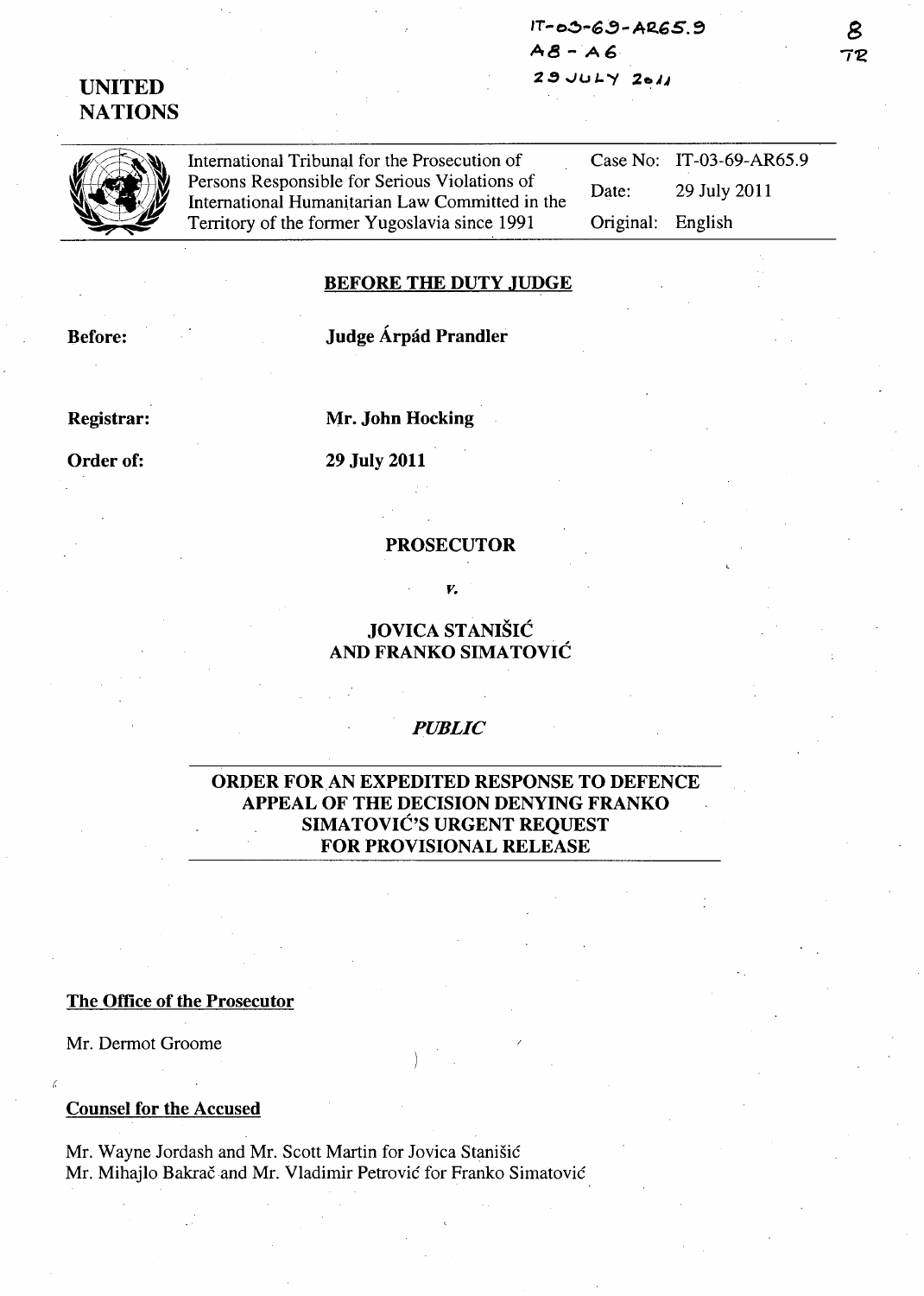**I, Arpad Prandler,** acting in my capacity as Duty Judge of the International Tribunal for the Prosecution of Persons Responsible for Serious Violations of International Humanitarian Law Committed in the Territory of the former Yugoslavia since 1991 ("Tribunal");

**BEING SEISED OF** the "Appeal against the Decision denying Franko Simatovic's urgent request . for provisional release" filed on 27 July 2011 ("Appeal"), whereby the Accused, Franko Simatovic, seeks to have reversed the Decision of the Trial Chamber of 20 July 2011 ("Impugned Decision") denying his application for provisional release; $<sup>1</sup>$ </sup>

**NOTING** that, pursuant to Rule 28(C) of the Rules of Procedure and Evidence ("Rules") in pertinent part, where a case is not otherwise already assigned to a Chamber, it shall be transmitted to the Duty Judge;

**NOTING** that, pursuant to Rule 28(F), the above provision applies *mutatis mutandis* to applications before the Appeals Chamber;

**NOTING** that the underlying application was filed on 7 July 2011 on an urgent basis, requesting provisional release for the Accused from 22 July 2011 to 14 August  $201<sup>2</sup>$  and the Trial Chamber had ordered the Prosecution to file an expedited response by 14 July 2011;<sup>3</sup>

**CONSIDERING** that the Appeal was made during the summer recess and that the matter is so urgent as to render it infructuous if not addressed by the Duty Judge;

**RECALLING** that pursuant to the Practice Direction on Procedure for the Filing of Written Submissions in Appeal Proceedings Before the International Tribunal ("Practice Direction"), a Chamber may alter the time limit of ordinarily available for responses and reply;<sup>4</sup>

**CONSIDERING** that the period of recess, for which the provisional release is requested, has already commenced, I am, therefore, sufficiently satisfied of the urgency of the Appeal so as to require expedited filing from both Parties;

**PURSUANT TO** Rule 54 of the Rules;

**ORDER** the Prosecution to file its response, if any, by Tuesday, 2 August 2011; and

Urgent Simatovic request for provisional release during the summer judicial recess, 7 July 2011 ("Motion"); Impugned Decision, para. 1.

7

<sup>1</sup> Decision on Simatovic urgent request for provisional release, 20 July 2011.